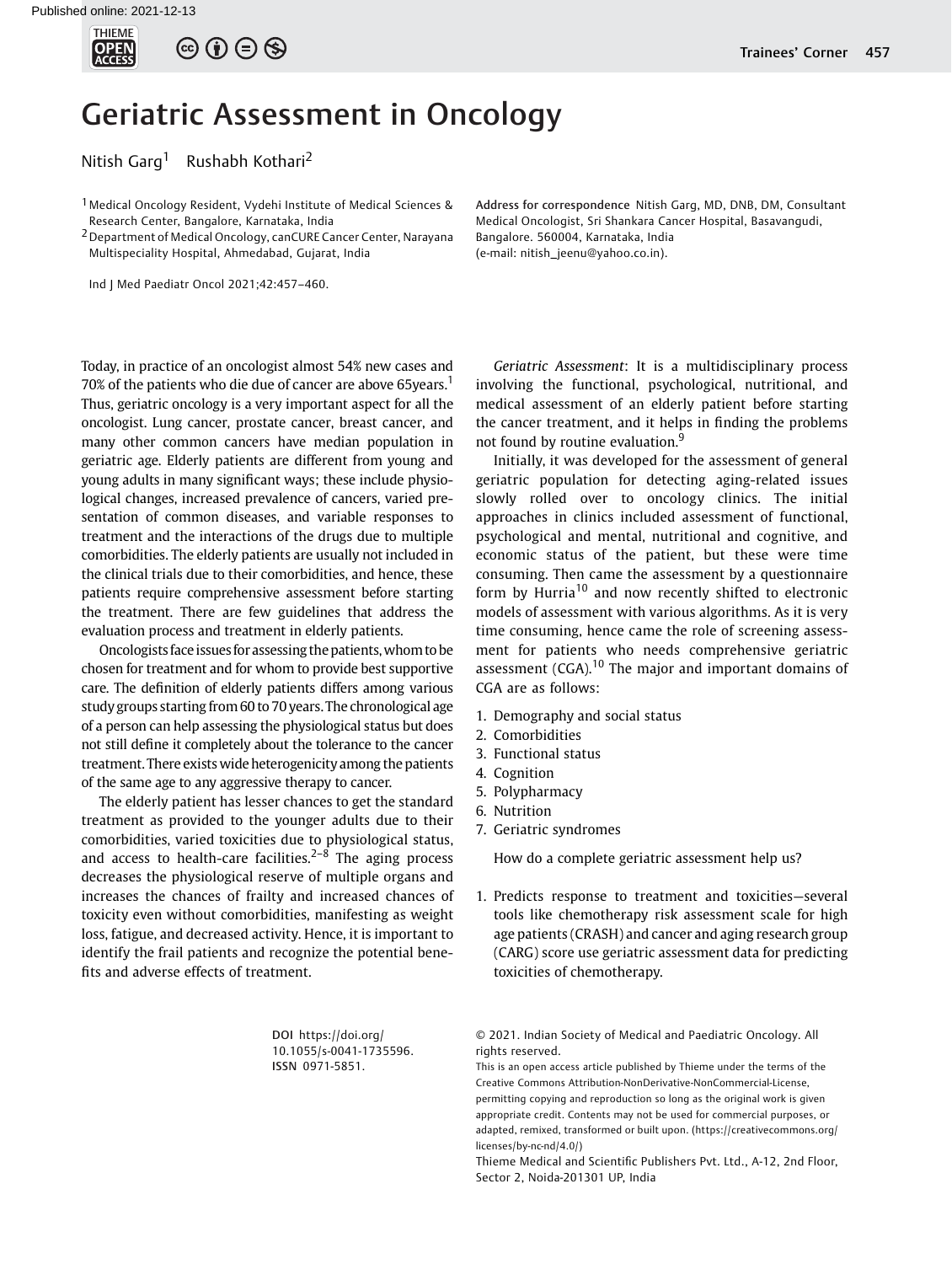- 2. Predicts patient's vulnerability—helps in identifying abnormalities in almost 50% of population that are not found by routine evaluation. Most common among them are poor functional status (40.1%), poor nutrition (37.6%), depression (27.2%), and cognitive impairment (19%).
- 3. Helps in treatment decisions.
- 4. Helps on survival.
- 5. Helps to assess functional decline due to treatment.
- 6. Better assessment of dosages of drugs in view of comorbidity status.
- 7. Helps in planning interventions for the management of specific issues involving nutrition, social support, economic support, and physical therapy.<sup>10</sup>

Optimum cutoff age for patients for whom genetic assessment has to be done is not recommended clearly, but guidelines recommend that all elderly patients have to undergo CGA. The problem with CGA is that it is very time and resource consuming; hence, certain screening tools are used to decide who to go for CGA. The screening tools available are as follows:

- 1. Geriatric 8—best sensitivity and highly studied.
- 2. Senior Adult Oncology Program-2.
- 3. Abbreviated CGA includes geriatric depression assessment and Mini-Mental State Examination (MMSE).
- 4. Vulnerable Elderly Survery-13.
- 5. Fried Frailty Criteria.
- 6. Triage Risk Screening Tool (TRST).

None of these tools are better or preferred over the other. The specificity for abnormal CGA is highest for abbreviated CGA (97%); maximum sensitivity is given by SAOP-2 or TRST criteria. The patients who are positive on screening test should be taken up for CGA. This can be completed by patient or caregiver within 20 minutes and the electronic tools with algorithm provide details of interventions necessary for improvement in patient condition. Even if the CGA cannot be performed, the screening tools provide useful information required for the management of cancer in elderly.

Other ways of assessment include:

- 1. Time Up and Go (TUG): it provides assessment of patient's mobility and balance and ability to avoid falls. TUG  $>13$ seconds is associated with increased risk of falls and poor balance. It is done using a chair, stopwatch, and 3-minute walkway.
- 2. Geriatric Depression Scale-15 (GDS-15): It helps predicting the functional decline of the patient on cancer treatment. A score of >5 in a self-assessment 15-point tool is considered abnormal.

For predicting the toxicities among patients, following tools are used:

- 1. Chemotherapy risk assessment scale for high age patients (CRASH)
- 2. Cancer and aging research group (CARG)

These tools are validated by various prospective studies and they recommend either of them can be used in clinical practice.

Collection of suitable data for assessment is the most important tool for GA. This data for patients can be collected either by:

- 1. Mailed CGA—It was used at Durham for male oncology patients to evaluate their pain, quality of life, functional status, financial and spiritual well-being, social support, and psychological status.
- 2. Self-administered CGA—It was developed by CALGB and Cancer in Older Adult committee. Most of them are selfevaluation by the patient, but three domains—functional, cognition, and performance status—are evaluated by the clinician.
- 3. Electronic CGA—Memorial Sloan Kettering Cancer Center (MSKCC) developed electronic rapid fitness assessment for preoperative evaluation.
- 4. Clinical assessment—This method involves assessment with the help of Multidimensional Assessment Protocol for Cancer, which includes an evaluation of the socioeconomic status, cognitive status, depression, physical performance, disability, and tumor characteristics. Time taken is 27 minutes.

Assessment of frailty and other domains of GA is discussed in the following text.<sup>11</sup>

## Frailty

Frailty is one of the biggest factors to be assessed before starting treatment and the physiological age has bigger role to play than chronological age. Patients who are old with no comorbidities but with good functional status are considered as Fit older adults and are treated with same treatment as young adults, but this does not hold true for frail patient as they are more vulnerable to toxicities from chemotherapy if same dose is given.

Frailty is defined as a syndrome of advancing age that is characterized by chronic inflammation, sarcopenia, immune dysregulation, increased apoptosis, and loss of resilience, leading to loss of functional reserve of most organs. Several surrogate markers are used to recognize the frailty syndrome, like elevated cytokines and chemokines-interleukin<sup>6</sup>, reduced insulin growth factor-1, low levels of DHEAS and Leptin and changes in white blood cell counts. These changes affects mitochondrial DNA and genetic material of the individual, which leads to decreased functional reserve, dysregulation of various physiological systems and not achieving physiological homeostasis post stressor.

It is evaluated by frailty phenotype—weight loss, exhaustion, low physical activity, loss of grip, and slow gait speed, or by frailty index (FI) developed by Canadian Study of Health and Aging, which is 70-item based tool based on concept of accumulation of deficits. FI was considered cumbersome to calculate, hence based on Frality index, a, clinical frailty score was developed and has been used. (►Table 1).

Cancer and frailty are closely related and frailty in cancer patient increases the chances of mortality and morbidity. Also, cancer can lead to increased frailty or it may be the consequence of therapy in cancer survivors. Frailty and aging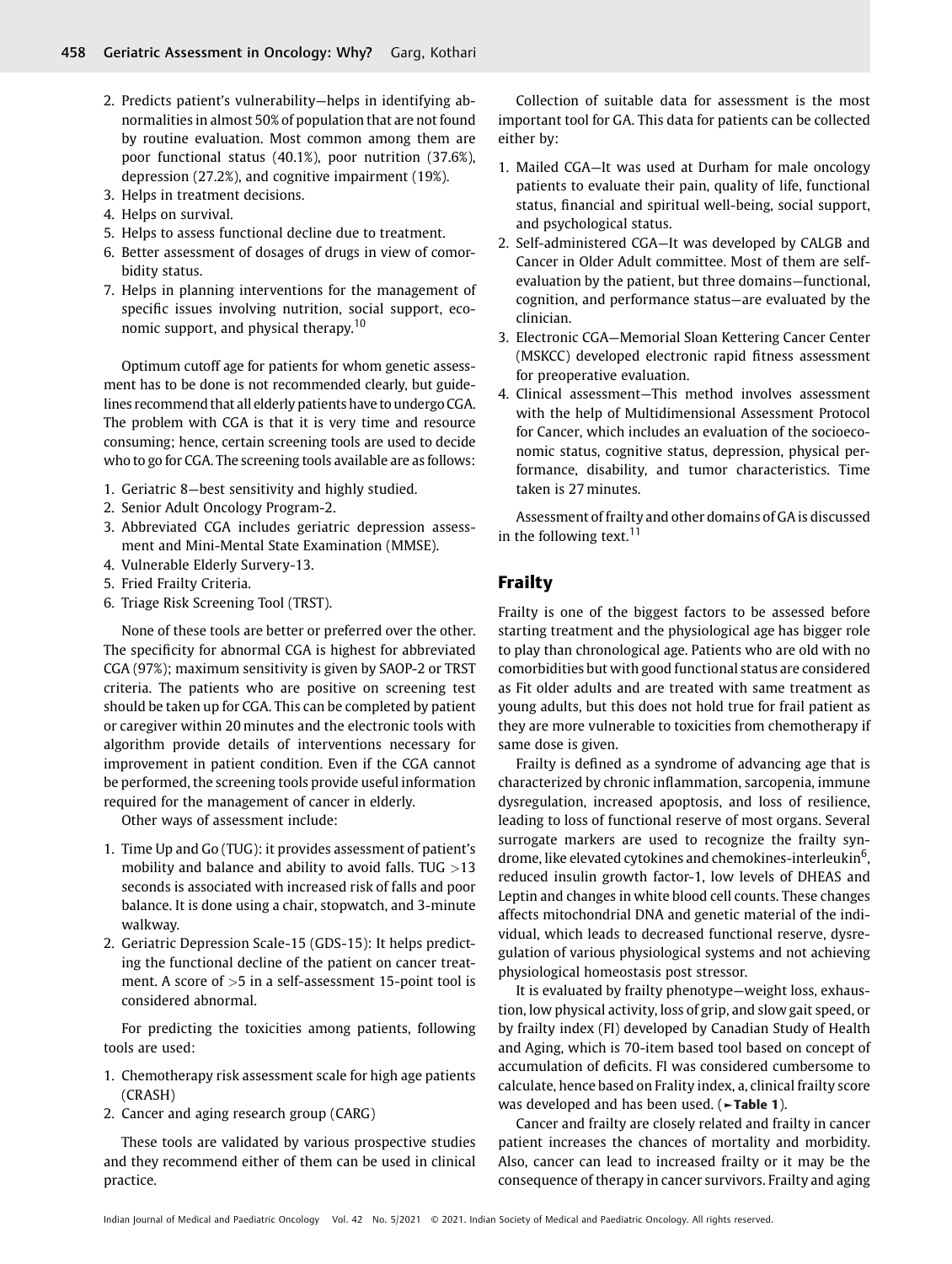| <b>Scale</b> | Fitness of frailty                                                                           |
|--------------|----------------------------------------------------------------------------------------------|
| Category 1   | Very fit: robust, active, energetic, motivated; the fittest group for their age              |
| Category 2   | Well: no active disease symptoms, but less fit than people in category 1                     |
| Category 3   | Managing well: disease symptoms are well controlled compared with those in category 4        |
| Category 4   | Vulnerable: not dependent on others but symptoms limit activities; they are "slowed up"      |
| Category 5   | Mildly frail: limited dependence on others for some instrumental activities of daily living  |
| Category 6   | Moderately frail: help is needed with both instrumental and basic activities of daily living |
| Category 7   | Severely frail: completely dependent on others for self-care or terminally ill               |

## Table 1 Clinical frailty scale

can help understanding the disease biology, and detecting frailty may help in the identification of patients on high risk of mortality but still alone frailty may not be helpful as other factors contribute too; hence, it requires CGA.

### Comorbidity Assessment

Comorbidities play an important role in pretreatment assessment of any patient and more in elderly. More the comorbidities, high the chances of treatment interruptions and complications during treatment. Pretreatment assessment is done by Charlson Co-morbidity Index or Cumulative Illness Rating Scale-Geriatrics.

#### Cognitive Assessment

As the age increases, chances of dementia increase and it doubles up after every 5 years after 65 years, and it increases further to 37% at the age of 85 years. Dementia with cancer is associated with delayed diagnosis, poor understanding with treatment, and poor compliance to treatment. The tools used for cognitive assessment include MMSE, Montreal Cognitive Assessment, and blessed orientation memory cognition test. As the patients are involved in shared decision making for the therapy it is unclear whether to obtain consent from an elderly patient with impaired cognition or not.

## Polypharmacy

Polypharmacy is defined as the use of more than five drugs per day.<sup>12</sup> Due to multiple comorbidities, patients may be on various medication that can alter the pharmacodynamics and pharmacokinetics of the cancer drugs leading to higher toxicities. Among the newly diagnosed cancer, polypharmacy was seen almost in 80% of the patients.

#### Social Issues and Quality of Life

Cancer diagnosis is associated with changes in social life that affects the quality of life of the patient at any age. Studies have shown social isolation and poor social support are associated with higher mortalities and increased toxicities of cancer treatment.

## Physical Function Assessment

Many available scales are used for the assessment of physical function—Eastern Cooperative Oncology Group performance status, Karnofsky performance status, TUG, the Tinetti Gait and Balance scale and easier ways are – gait speed and grip strength. The Short Physical performance battery uses gait speed for evaluating strength and balance of lower extremity. Most importantly the patient has to be assessed for history of falls along with the other physical assessment. An elderly patient with higher incidence of falls or poor balance is associated with higher chemotherapy-related toxicities.

#### Functional Assessment

It includes the assessment of patient for activities of daily living whether they require any assistance in performing the activity. Activity of daily living (ADL) refers to basic self-care skills required to live at home independently and instrumental ADLs are those activities required to live independently in a community. The performance status of a patient does not provide adequate information regarding this and has to be asked by the clinician.

## Nutritional Assessment

The incidence of malnutrition in elderly patient is very high and even higher for elderly cancer patients among them. Malnutrition and weight loss are important poor risk factors associated with cancer patients. Nutritional assessment should be a part of CGA and interventions to be provided to improve nutrition and prevent toxicities and treatment mortality. It can be evaluated with body mass index, skin fold thickness, mini-nutritional assessment score. MNA score has been validated among various studies and has shown that poor nutritional status correlates with higher treatment related mortality.

#### Psychological Assessment

Psychological stress and depression are the most common problems that impact the quality of life and cause functional decline in cancer patient and higher burden to caregivers. The prevalence of depression among various GA studies ranges from 10 to 65% and is associated with poor survival than those without depression. Patients should be assessed based on symptoms and objectively by GDS-15 or distress thermometer.

Over the past 10 years, GA has become part of geriatric oncology that helps to identify certain conditions, which can be missed by routine evaluation. It has not only larger impact on treatment decisions but also on individualizing the treatment for elderly at risk. International Society of Geriatric Oncology. SIOG recommends to incorporate CGA in all